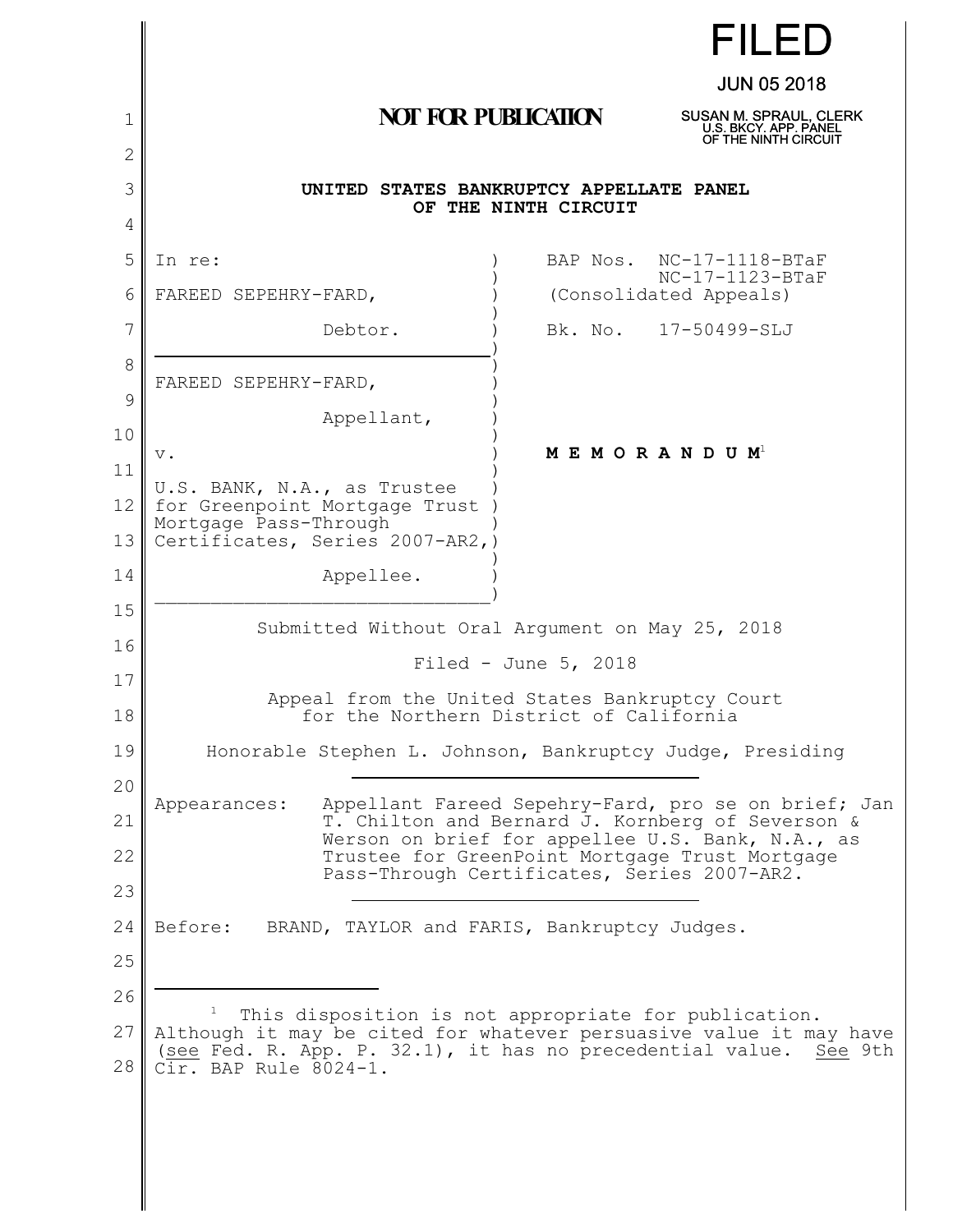1 2 3 4 5 6 7 8 9 Appellant, chapter  $13<sup>2</sup>$  debtor Fareed Sepehry-Fard, appeals an order confirming that the automatic stay was no longer in effect and granting in rem relief under  $\frac{1}{2}$  362(d)(4) to U.S. Bank, N.A., as Trustee for GreenPoint Mortgage Trust Mortgage Pass-Through Certificates, Series 2007-AR2 ("US Bank"). We DISMISS the appeal of the portion of the order confirming that the stay was no longer in effect as MOOT because Sepehry-Fard's bankruptcy case has since been dismissed. We AFFIRM the in rem portion of the order. Finally, we DENY Sepehry-Fard's request for sanctions.

10

11

# **I. FACTUAL BACKGROUND AND PROCEDURAL HISTORY A. Events prior to US Bank's motion for relief from stay**

12 13 14 15 In 2007, Sepehry-Fard executed a note for \$1.3 million and a deed of trust in favor of GreenPoint Mortgage Funding, Inc. against his residence ("Property"). In June 2013, the deed of trust was assigned to Nationstar Mortgage LLC.

16 17 18 19 20 21 22 In September 2015, Nationstar recorded a notice of default. Prior to this, Sepehry-Fard filed his first chapter 13 bankruptcy case on March 10, 2015. His proposed plan did not provide for any payments on the note but instead insisted that the court enforce his rescission of the debt. The plan was not confirmed, and the first bankruptcy case was dismissed in June 2015, because Sepehry-Fard's debts exceeded the eligibility limit of  $\S$  109(e).

23 24 25 Sepehry-Fard filed his second chapter 13 bankruptcy case on February 29, 2016. Just days prior to that filing, Sepehry-Fard had lost an appeal to the California Court of Appeal related to

26

<sup>27</sup> 28  $^2$  Unless specified otherwise, all chapter, code and rule references are to the Bankruptcy Code, 11 U.S.C. §§ 101-1532, and the Federal Rules of Bankruptcy Procedure, Rules 1001-9037. The Federal Rules of Civil Procedure are referred to as "Civil Rules."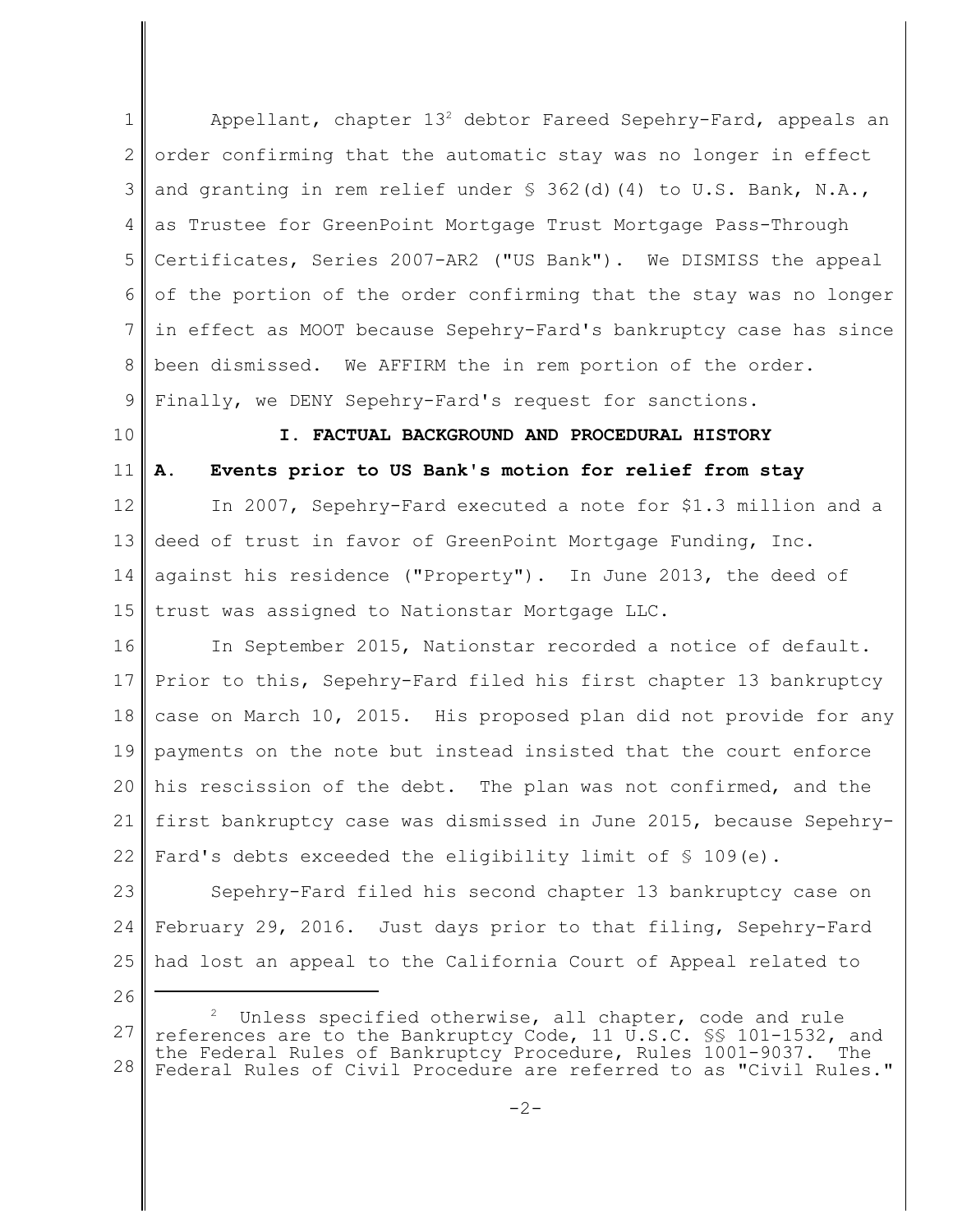1 2 3 the Property. Notably, in that action, Sepehry-Fard acknowledged the loan funds he had obtained for the Property; he alleged only that the parties trying to foreclose were strangers to the note.

4 5 6 7 8 9 10 11 12 13 14 15 16 In his second bankruptcy case, Sepehry-Fard timely moved to extend the automatic stay. The bankruptcy court denied that request, finding a lack of good faith. In the order denying an extension of the stay, the court noted that Sepehry-Fard's "rescission" argument had been addressed by the bankruptcy court (and other courts) numerous times. The court also noted that Sepehry-Fard had been declared a vexatious litigant in the United States District Court for the Northern District of California in March 2015, and that he had been previously warned by the bankruptcy court that further pleadings relating to issues that were mooted by the dismissals of his first bankruptcy case and related adversary proceeding could result in entry of a vexations litigant order in the bankruptcy court.

17 18 Because he failed to file any schedules or plan, Sepehry-Fard's second bankruptcy case was dismissed shortly thereafter.

19 20 On January 3, 2017, Nationstar assigned the deed of trust to US Bank. Nationstar currently services the loan for US Bank.

21 22 23 A month later, US Bank recorded a notice of trustee's sale for the Property, which set a sale date of March 2, 2017. The amount owed on the note by that time was \$1,781,069.01.

24 25 26 27 28 On March  $1$ , 2017 – the day before the trustee's sale – Sepehry-Fard filed his third chapter 13 bankruptcy case, also a skeletal filing. Because his second bankruptcy case was pending and dismissed within one year of the filing of his third case, the automatic stay was in effect for just 30 days; thus, it expired on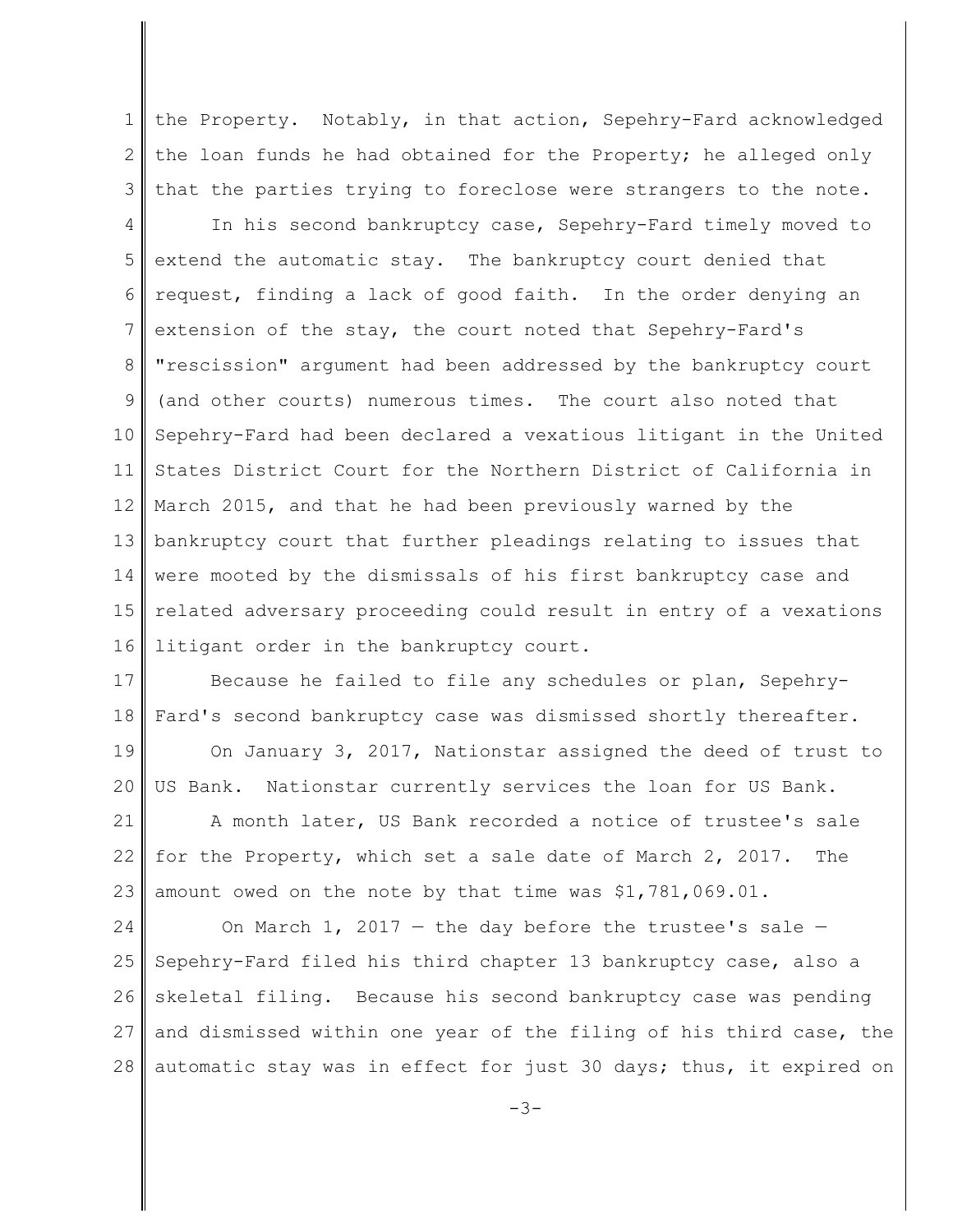1 March 31, 2017. § 362(c)(3)(A).

2 3 4 5 6 7 8 9 10 11 At the request of a creditor, the bankruptcy court entered an order on April 4, 2017, confirming that the stay was no longer in effect. Two days later, Sepehry-Fard filed a 220-page application for "an order shortening time for notice to extend or to reinstate the automatic stay." The bankruptcy court denied the application for order shortening time. In its order, the court explained that, even if the application were granted, any motion seeking to extend the stay would be untimely as the stay expired on March 31. In addition, the court explained that it lacked authority to "reimpose" the stay after it has been terminated.

12 13 14 15 16 17 18 19 20 Undeterred, Sepehry-Fard immediately filed a "Memorandum Of Law In Support Of Unavailability For Six Weeks Due To Debtor's Medical Conditions And Inability Of Debtor To File For Motion Extending The Time To Stay Or To Re Impose [sic] The Stay." Sepehry-Fard explained that he was unable to file a motion seeking to extend or to reimpose the automatic stay for at least six weeks due to his medical condition, and therefore he needed more time to file it. This pleading essentially sought the same relief the bankruptcy court had already denied as untimely or lacking merit.

21 22

# **B. US Bank's motion for relief from stay**

# **1. The motion and opposition**

23 24 25 Meanwhile, US Bank filed a motion for relief from the automatic stay under  $\frac{1}{5}$  362(d)(1) for cause. Alternatively, US Bank requested an order under  $\frac{1}{5}$  362(j)<sup>3</sup> confirming that the

26

<sup>27</sup> 28 Section 362(j) provides that "[o]n request of a party in interest, the court shall issue an order under subsection (c) (continued...)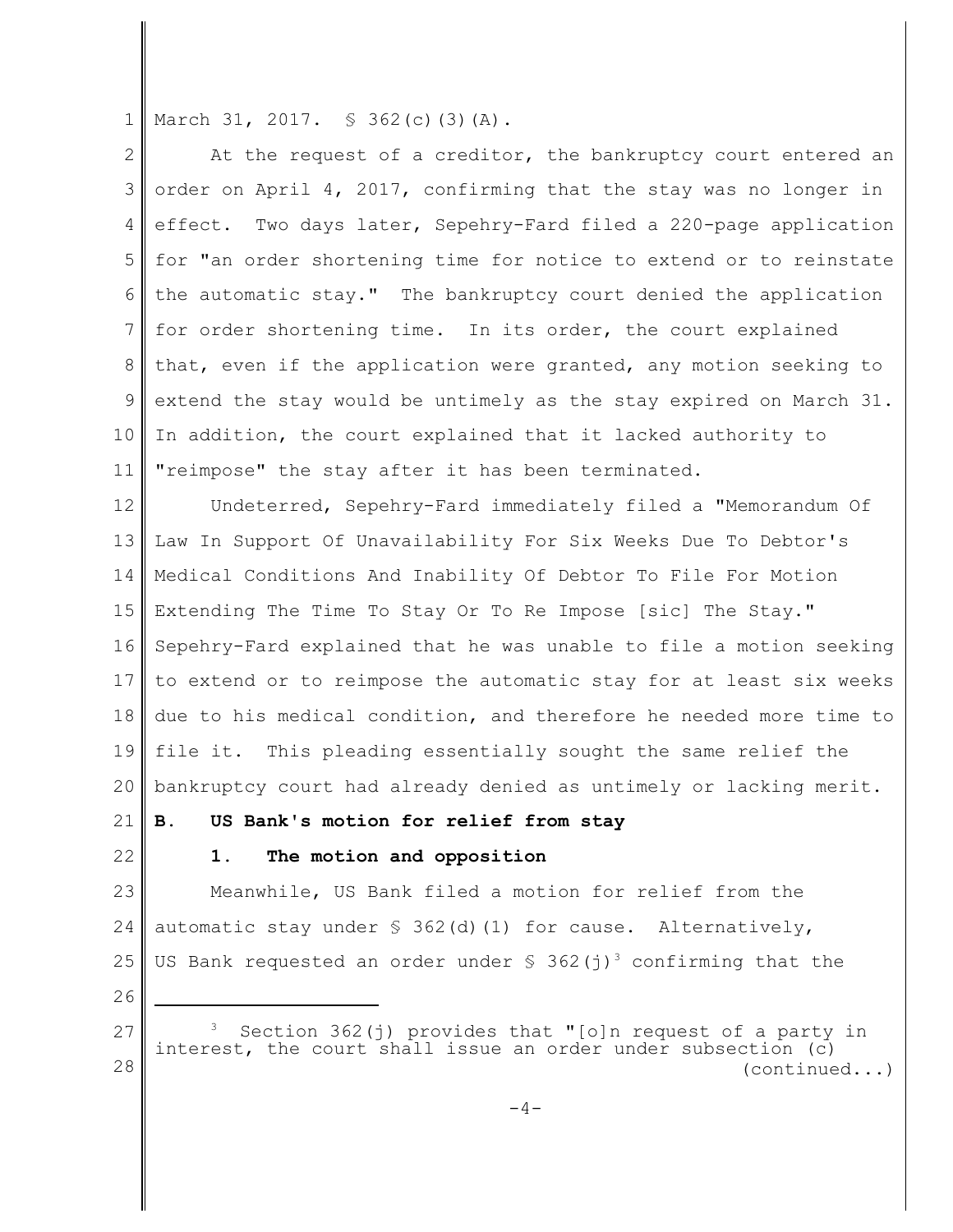1 2 3 4 5 6 7 8 9 10 11 automatic stay was no longer in effect due to the dismissal of Sepehry-Fard's prior bankruptcy case less than one year prior. US Bank also requested in rem relief under  $\S$  362(d)(4), arguing that Sepehry-Fard's many bankruptcy filings affecting the Property were filed as part of a scheme to delay, hinder or defraud creditors. US Bank noted Sepehry-Fard's multiple bankruptcy cases filed in the past two years, his failure to ever file the required bankruptcy schedules or to confirm a chapter 13 plan in those cases, and his litigious nature with respect to the Property that had resulted in him being declared a vexatious litigant in both the state superior court and federal court.

12 13 14 15 16 17 18 19 Attached to US Bank's stay relief motion was a declaration from Fay Janati, a Nationstar employee, which included copies of the loan documents for the Property (the note, deed of trust, the assignments to Nationstar and to US Bank, and the notice of default and notice of sale) and various other documents, including copies of pleadings and orders entered in foreclosure-related lawsuits filed by Sepehry-Fard in both the state and federal court.

20 21 22 23 Sepehry-Fard filed a 50-page opposition. Essentially, he challenged US Bank's standing to file the stay relief motion. He argued that the bankruptcy court lacked jurisdiction to grant US Bank the requested relief, because it was:

- 24 25
- 26

an attempt to what seems to be covering up ample evidence of money laundering and Ponzi scheme and that there are [sic] prima facie evidence of drug cartel money laundering under the guise of a loan to the undersigned when there is

27 28  $3$ (...continued) confirming that the automatic stay has been terminated."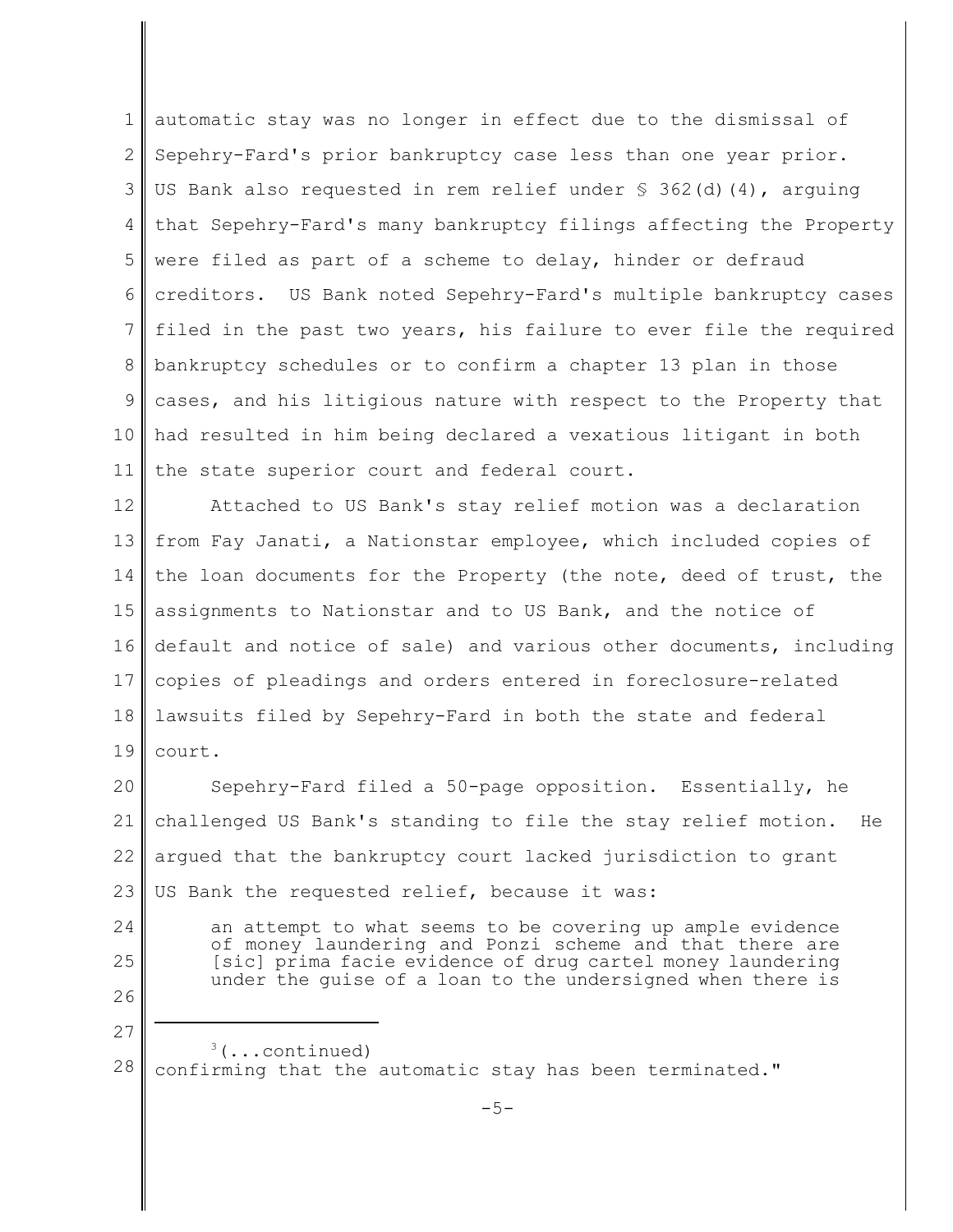proof positive on records [sic] that there was no loan made to me for my property from any of the parties and their co-parties agent(s) principle(s) [sic] that claim gave me a loan for my private property when no such action ever took place based on proof positive on records [sic], to wit: that the dead and defunct entity, through its hearsay substitute has requested '. . . in rem relief in its motion for relief from stay.'

6 7 8 9 10 11 12 13 14 15 16 17 Sepehry-Fard accused Janati of making false statements in her declaration and argued that the loan documents attached were "fabricated fraudulent 'business records'" offered "for the sole purpose of stealing [his] property." Sepehry-Fard accused Janati and US Bank's attorney, Bernard Kornberg, of committing perjury and fraud upon the court by filing these alleged false records. Contrary to his prior admissions in other courts, Sepehry-Fard now maintained that he never received any loan from GreenPoint in 2007, claiming that the loan documents filed by US Bank contained forged signatures. He demanded a jury trial and requested sanctions and "punitive damages" against attorney Kornberg and his clients of no less than \$3 million.

18 19 20 21 One day prior to the scheduled hearing for US Bank's motion, Sepehry-Fard filed an additional document in response, which he offered in support of his request for sanctions against attorney Kornberg and his clients.<sup>4</sup>

22 23 24 **2. The bankruptcy court's ruling on the stay relief motion** At the stay relief hearing, the bankruptcy court denied as moot Sepehry-Fard's request for more time to file documents in

1

2

3

4

5

<sup>25</sup>

<sup>26</sup> 27 28 Sepehry-Fard also filed a 300-plus page complaint against US Bank, Nationstar, GreenPoint, their attorneys and others. The complaint concerned the Property, and the claims alleged were essentially the same that he raised in opposition to the stay relief motion or that have been dismissed by other courts. The adversary was dismissed without leave to amend in August 2017.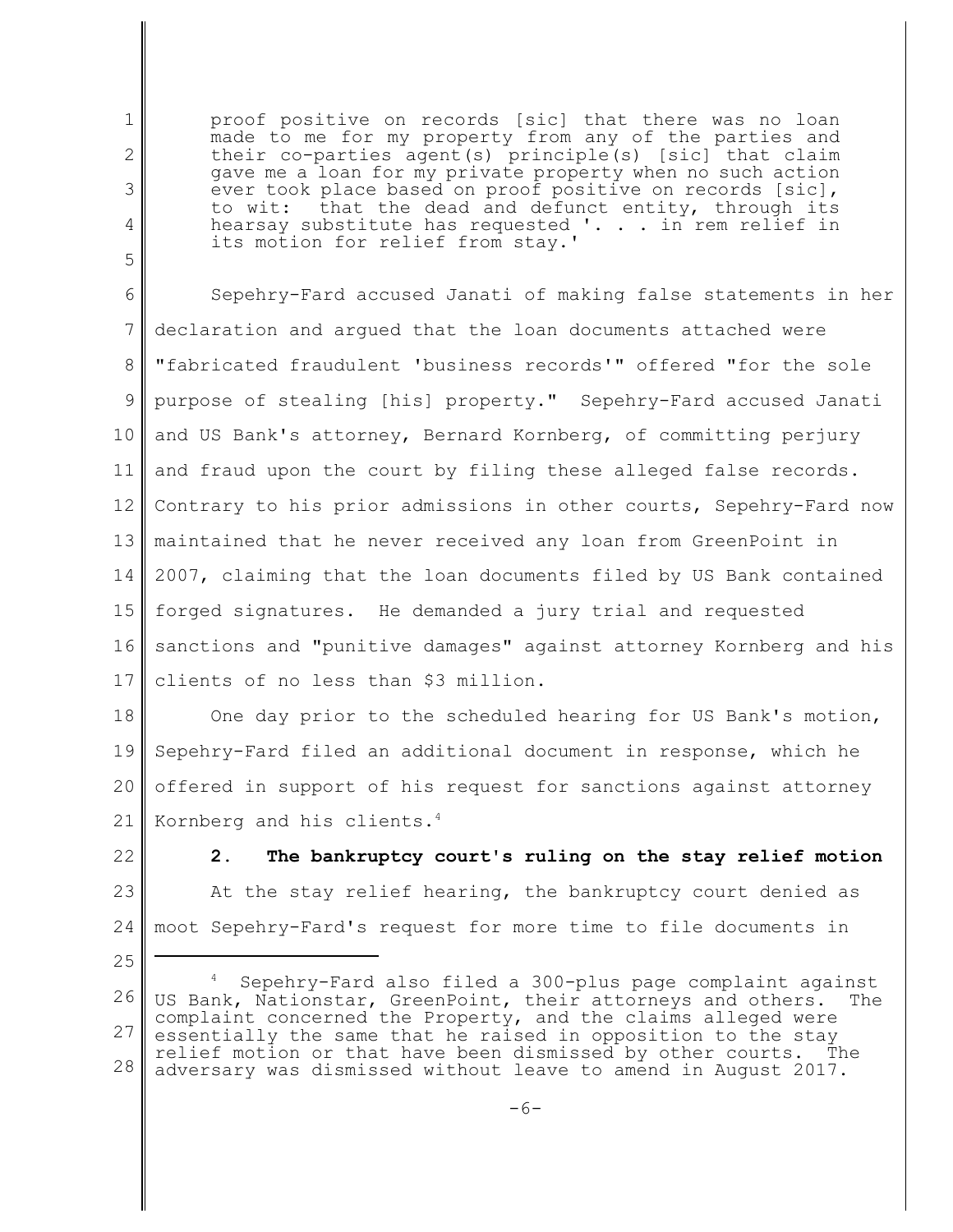1 2 3 opposition; he had already filed hundreds of pages in his defense. The court also denied his request for sanctions for failing to comply with Rule 9011.

4 5 6 7 8 9 10 Next, the court noted that, because the stay was no longer in effect, the only live issue before it was US Bank's request for in rem relief. After stating its findings on the record, the court granted US Bank's motion, ruling that the stay was no longer in effect and that US Bank was entitled to in rem relief based on Sepehry-Fard's conduct. The court entered an order to that effect, which Sepehry-Fard timely appealed.

11

14

17

#### **C. Events subsequent to the appeal**

12 13 On the chapter 13 trustee's motion, the bankruptcy court dismissed Sepehry-Fard's third bankruptcy case on July 24, 2017.<sup>5</sup>

## **II. JURISDICTION**

15 16 The bankruptcy court had jurisdiction under 28 U.S.C. §§ 1334 and  $157(b)$  (2)(G). We have jurisdiction under 28 U.S.C.  $\frac{6}{5}$  158.

#### **III. ISSUES**

18 19 1. Is the appeal of the portion of the order confirming that no stay was in effect moot?

20 2. Did the bankruptcy court abuse its discretion in granting

21 US Bank in rem relief under § 362(d)(4)?

22 3. Is Sepehry-Fard entitled to sanctions?

- 23
- 24

<sup>25</sup> 26 27 28 We may take judicial notice of events in the bankruptcy case occurring subsequent to the filing of an appeal if they resolve the dispute between the parties. Ellis v. Yu (In re Ellis), 523 B.R. 673, 676 (9th Cir. BAP 2014) (citing <u>Pitts</u> v. Terrible Herbst, Inc., 653 F.3d 1081, 1087 (9th Cir. 2011) ("[I]f events subsequent to the filing of the case resolve the parties' dispute, we must dismiss the case as moot.")).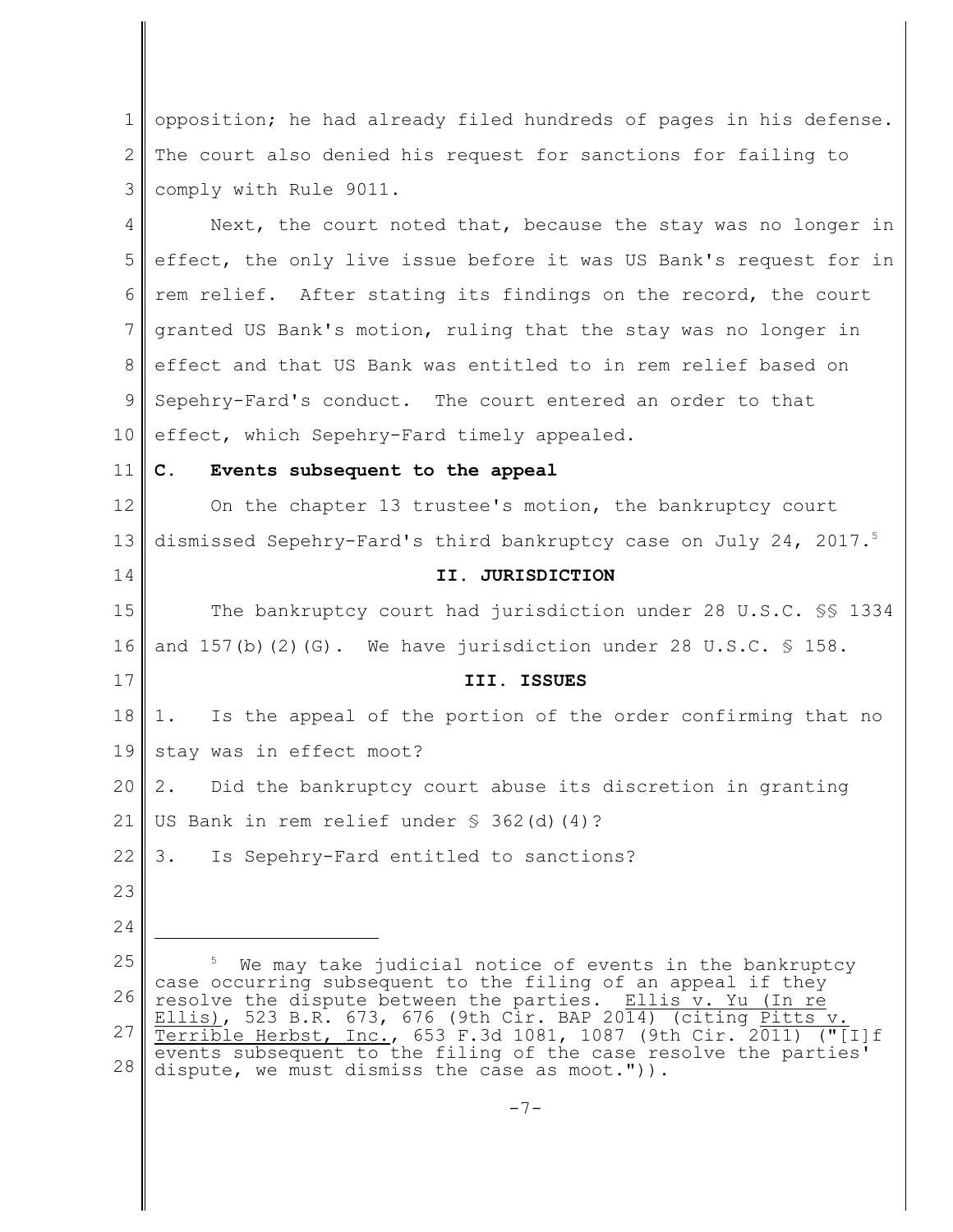| $\mathbf{1}$   | IV. STANDARDS OF REVIEW                                                                        |
|----------------|------------------------------------------------------------------------------------------------|
| $\mathbf{2}$   | We review our own jurisdiction, including questions of                                         |
| 3              | mootness, de novo. In re Ellis, 523 B.R. at 677 (citing Silver                                 |
| 4              | Sage Partners, Ltd. v. City of Desert Hot Springs (In re City of                               |
| 5              | Desert Hot Springs), 339 F.3d 782, 787 (9th Cir. 2003)).                                       |
| 6              | We review de novo whether the bankruptcy court had personal                                    |
| $\overline{7}$ | jurisdiction. See Harris Rutsky & Co. Ins. Servs., Inc. v. Bell &                              |
| 8              | Clements Ltd., 328 F.3d 1122, 1128 (9th Cir. 2003).                                            |
| 9              | We review de novo whether a litigant's due process rights                                      |
| 10             | were violated. DeLuca v. Seare (In re Seare), 515 B.R. 599, 615                                |
| 11             | (9th Cir. BAP 2014).                                                                           |
| 12             | We review a bankruptcy court's order granting relief from the                                  |
| 13             | automatic stay for an abuse of discretion. First Yorkshire                                     |
| 14             | Holdings, Inc. v. Pacifica L 22, LLC (In re First Yorkshire                                    |
| 15             | Holdings, Inc.), 470 B.R. 864, 868 (9th Cir. BAP 2012). A                                      |
| 16             | bankruptcy court abuses its discretion if it applies an incorrect                              |
| 17             | legal standard, misapplies the correct legal standard, or if its                               |
| 18             | factual findings are illogical, implausible or without support                                 |
| 19             | from evidence in the record. TrafficSchool.com v. Edriver Inc.,                                |
| 20             | 653 F.3d 820, 832 (9th Cir. 2011).                                                             |
| 21             | V. DISCUSSION                                                                                  |
| 22             | The appeal of the portion of the order confirming that no<br>А.<br>stay was in effect is moot. |
| 23             |                                                                                                |
| 24             | We cannot exercise jurisdiction over a moot appeal. United                                     |
| 25             | States v. Pattullo (In re Pattullo), 271 F.3d 898, 900 (9th Cir.                               |
| 26             | 2001); In re Ellis, 523 B.R. at 677. A case is moot where the                                  |
| 27             | issues presented are no longer live and no case or controversy                                 |
| 28             | exists. Pilate v. Burrell (In re Burrell), 415 F.3d 994, 998 (9th                              |
|                | $-8-$                                                                                          |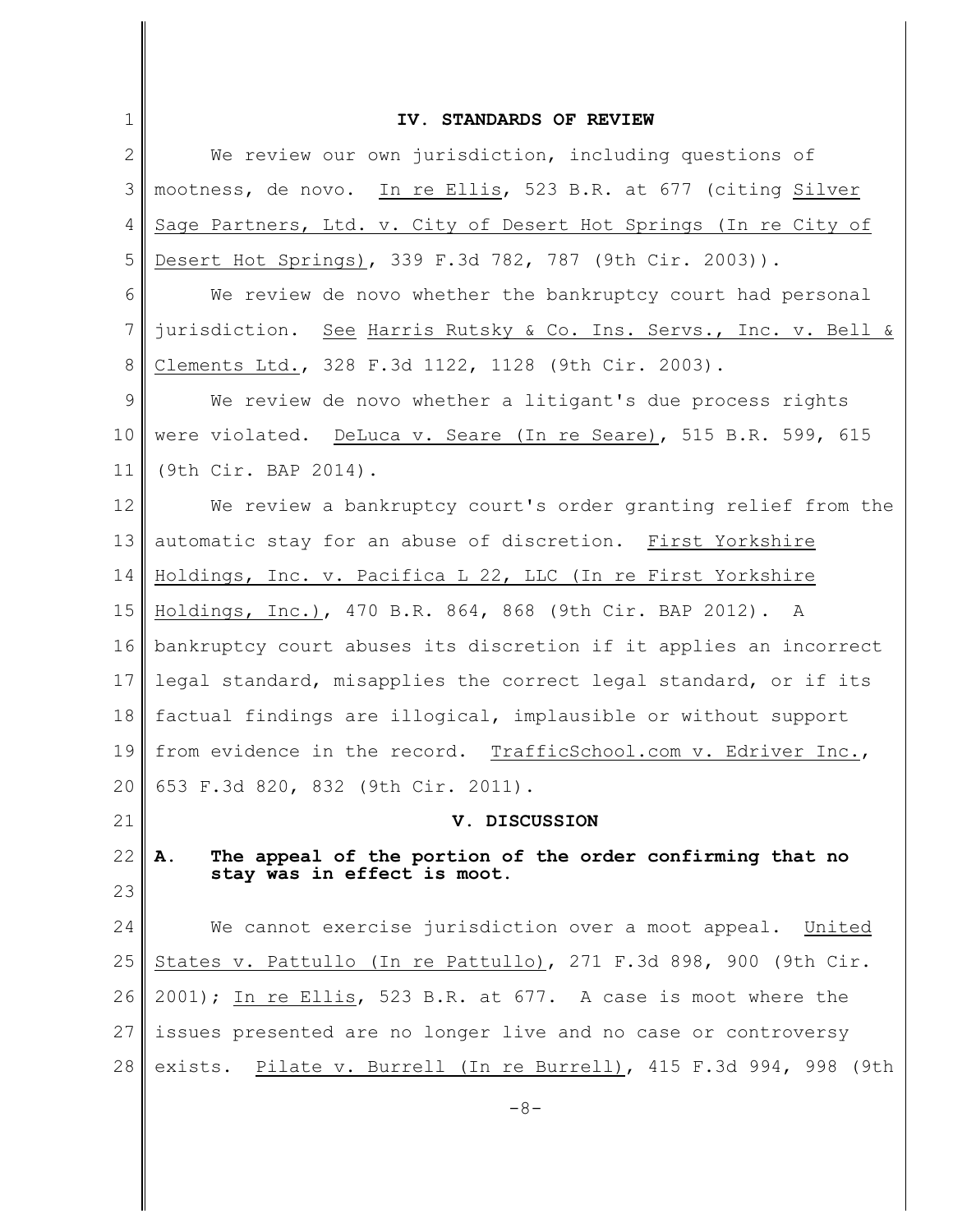1 2 3 4 5 6 Cir. 2005). The test for mootness is whether an appellate court can still grant effective relief to the prevailing party if it decides the merits in his or her favor. Id. If an issue becomes moot while the appeal is pending, an appellate court must dismiss the appeal. In re Pattullo, 271 F.3d at 900; In re Ellis, 523 B.R. at 677.

7 8 9 10 11 12 13 14 15 The bankruptcy court ruled that, at the time US Bank's stay relief motion was heard on April 18, no stay was in effect in Sepehry-Fard's bankruptcy case; it had expired in its entirety on March 31, 2017. See Reswick v. Reswick (In re Reswick), 446 B.R. 362, 367 (9th Cir. BAP 2011) (under § 362(c)(3)(A), when a debtor files a second bankruptcy case within a year of the earlier case's dismissal, the automatic stay terminates as to the debtor, the debtor's property, and property of the estate on the 30th day after the second petition date).

16 17 18 19 20 21 22 23 24 25 26 After Sepehry-Fard filed this appeal, his bankruptcy case was dismissed without objection on the chapter 13 trustee's motion for failure to prosecute. Thus, under  $\frac{1}{2}$  362(c)(2)(B), even if any potential stay was in effect at the time US Bank's stay relief motion was heard (which it was not), it was terminated once Sepehry-Fard's case was dismissed. Consequently, even if we were to overturn the portion of the order confirming that no stay was in effect after March 31, 2017, the automatic stay has now terminated as a matter of law. Simply put, we lack the ability to grant Sepehry-Fard any effective relief as to this aspect of the order on appeal.

27 28 Accordingly, the appeal of the portion of the order confirming that no stay was in effect is DISMISSED as MOOT.

 $-9-$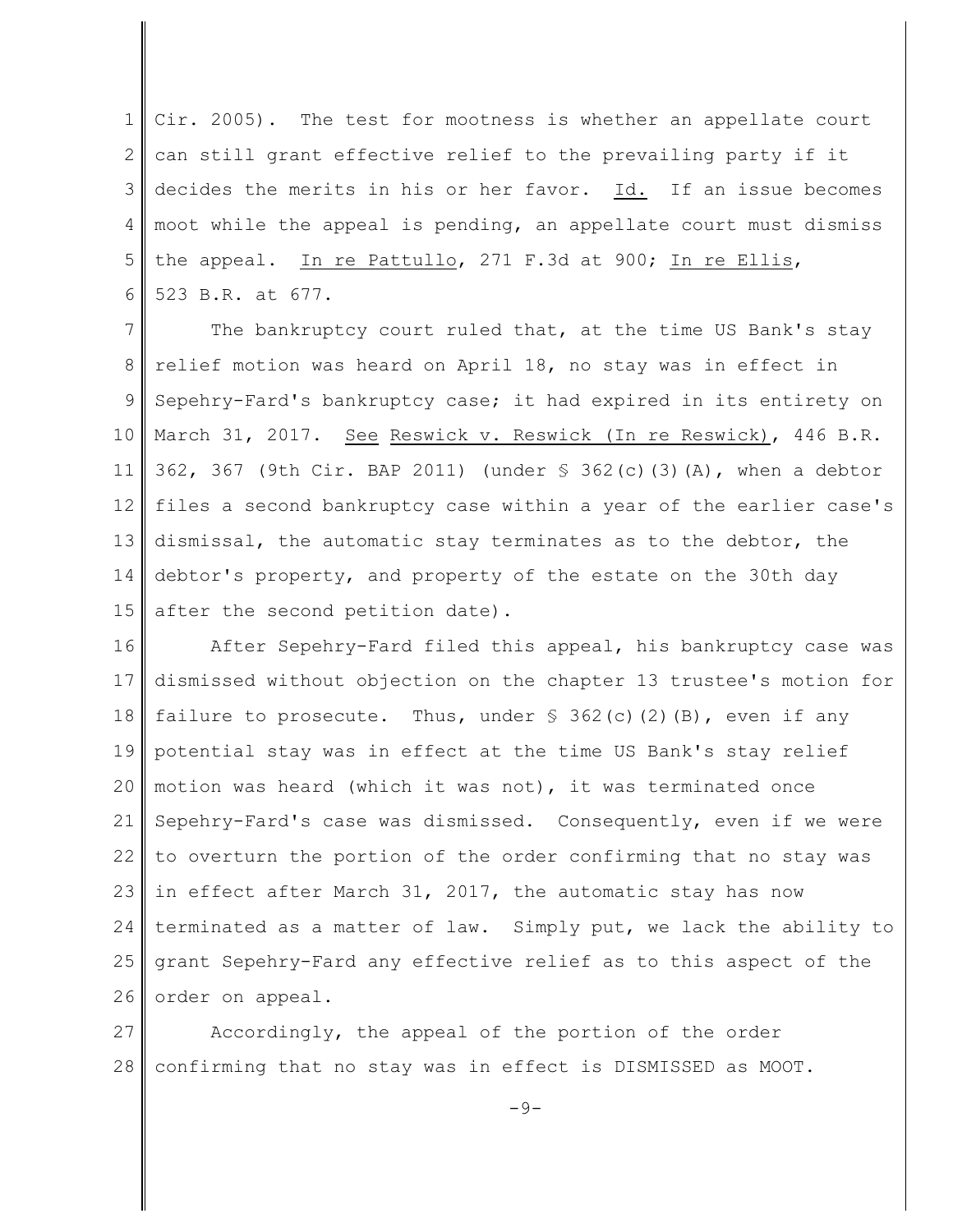1 2

## **B. The bankruptcy court did not abuse its discretion in granting US Bank relief under** § **362(d)(4).**

3 4 5 6 7 8 The in rem portion of the order would appear to be binding in any bankruptcy case until at least April 2019, assuming US Bank timely recorded it. Therefore, while the order is moot in part, the portion of the order granting US Bank in rem relief is not moot because of the ramifications of such relief and its effect on future debtors and third parties not before the court.

9 10 11 12 13 14 15 16 Section 362(d)(4) permits the bankruptcy court to grant in rem relief from the automatic stay in order to address schemes using multiple bankruptcy filings as a means to thwart a secured creditor's legitimate foreclosure efforts with respect to real property. If the court's order granting relief under  $\S$  362(d)(4) is recorded in compliance with applicable state law, it is binding in any other bankruptcy case filed in the next two years purporting to affect the same real property.

17 18 19 20 21 22 23 24 25 Relief under  $\frac{1}{5}$  362(d)(4) has serious implications. In re First Yorkshire Holdings, Inc., 470 B.R. at 871. By seeking relief under  $\S$  362(d)(4), the creditor requests specific prospective protection against not only the debtor, but also every non-debtor, co-owner, and subsequent owner of the property. If granted, such relief nullifies the ability of the debtor and any other third party with an interest in the property to obtain the benefits of the automatic stay in future bankruptcy cases for a period of two years. Id.

26 27 28 To obtain relief under  $\frac{1}{2}$  362(d)(4), the court must find that three elements are present. Id. at 870. First, debtor's bankruptcy filing must have been part of a scheme. Second, the

 $-10-$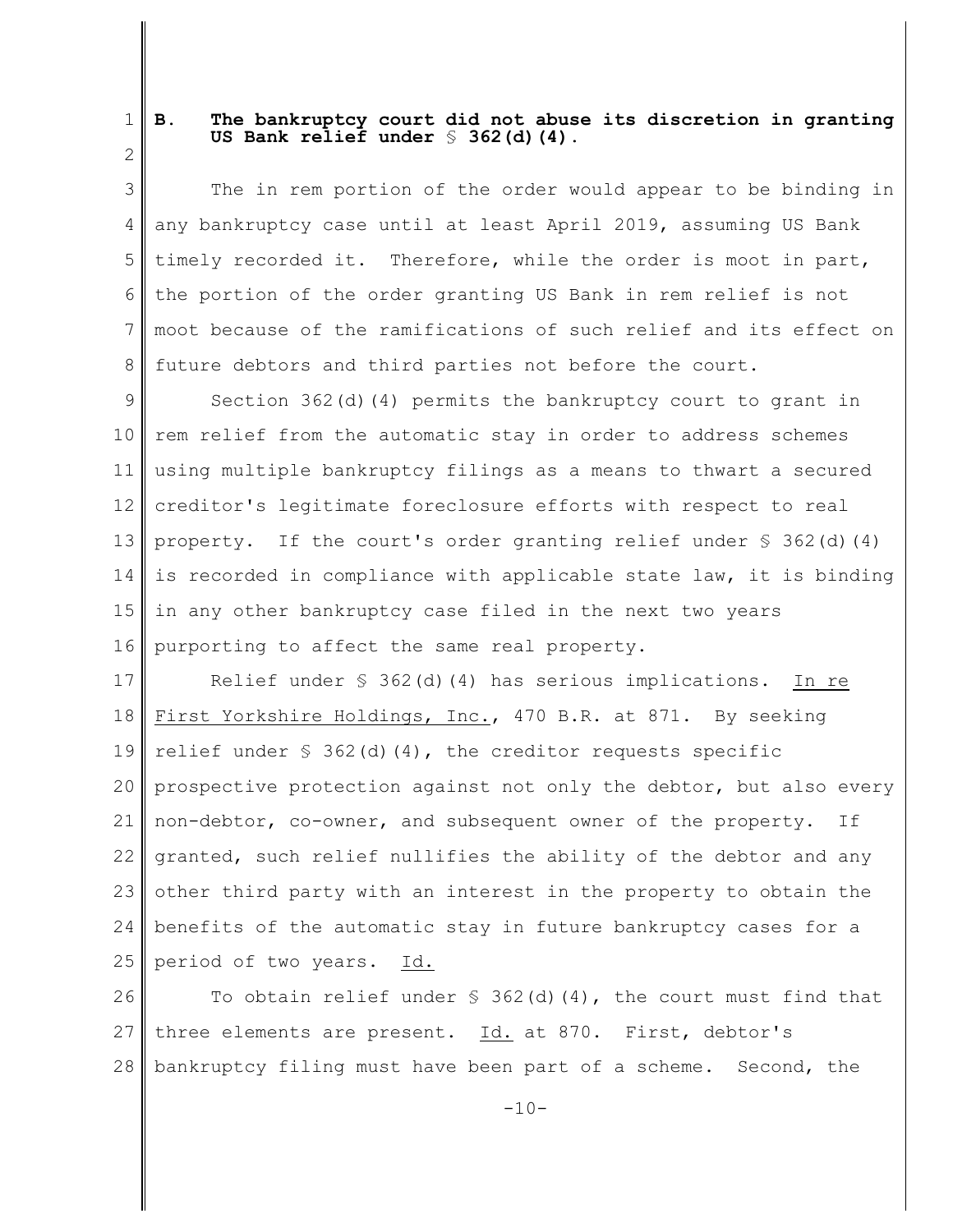1 2 3 4 5 object of the scheme must be to delay, hinder, or defraud creditors. Third, the scheme must involve either (a) the transfer of some interest in the real property without the secured creditor's consent or court approval, or (b) multiple bankruptcy filings affecting the property. Id.

6 7 8 9 10 11 12 13 14 15 16 17 18 19 The bankruptcy court made express findings to support the three necessary elements. It found that none of Sepehry-Fard's three chapter 13 bankruptcy cases was proper because the secured debt in each exceeded \$1.3 million. See § 109(e). Further, none of the three cases had made any substantial progress and no plans were ever confirmed. Rather than proposing a plan to deal with creditors, Sepehry-Fard continued to make specious and unwarranted objections to the claims of secured creditors, which both the state and federal courts had already rejected. Finally, the court noted that Sepehry-Fard's third bankruptcy case was filed just one day prior to the scheduled trustee's sale of the Property. For these reasons, the court determined that Sepehry-Fard intended to delay the enforcement efforts of his creditors, namely US Bank's efforts to foreclose.

20 21 22 23 24 25 26 Sepehry-Fard raises a multitude of arguments on appeal, none of which address the merits of the bankruptcy court's decision to grant US Bank in rem relief. However, he does challenge the bankruptcy court's personal jurisdiction over the parties, US Bank's standing to obtain such relief, and whether the court afforded him due process and demonstrated bias. We address these (and other) arguments in turn.

27 28 Sepehry-Fard first argues that the order contains a recital of prior proceedings in violation of Civil Rule 54(a), and that

-11-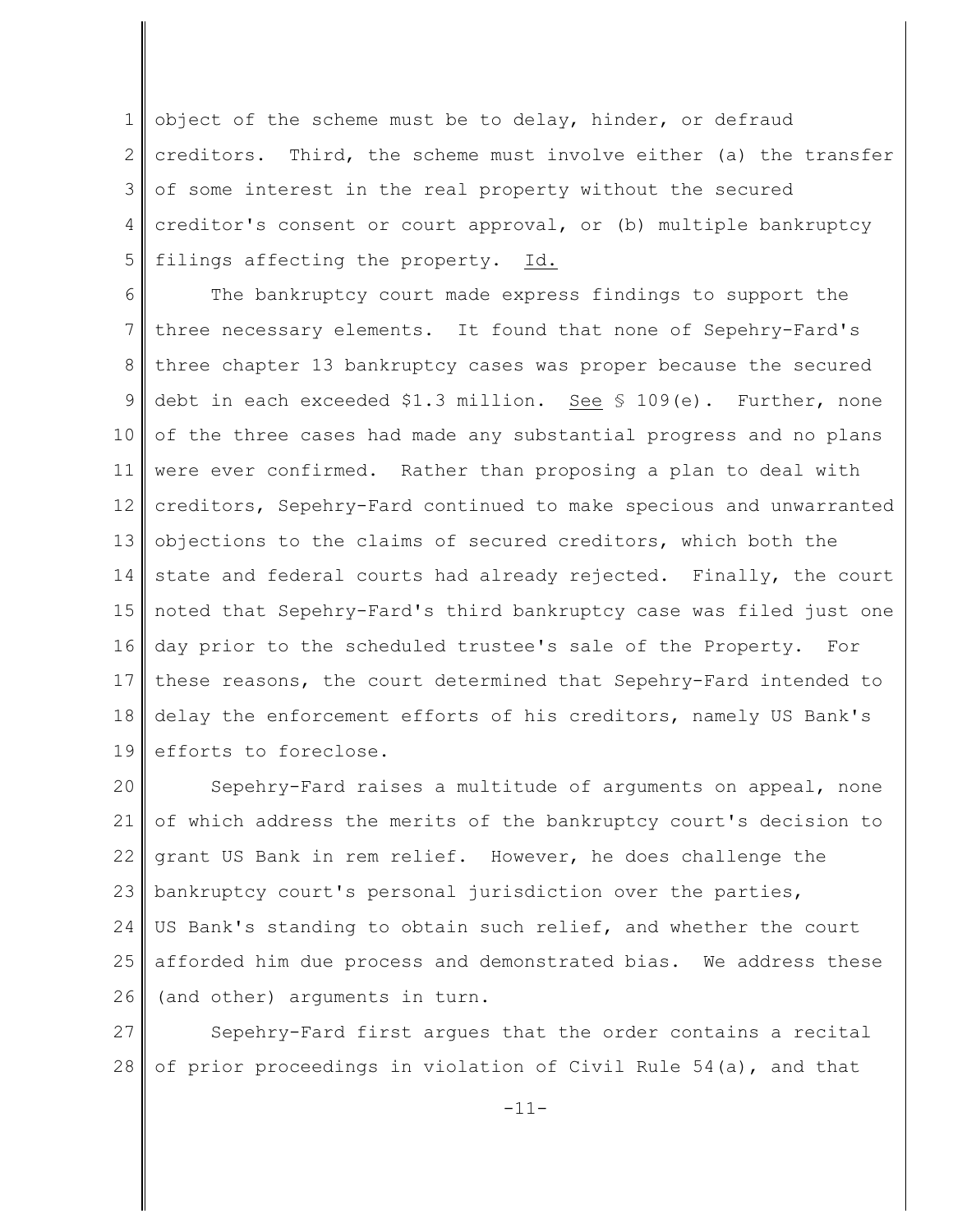1 2 3 4 5 6 7 8 9 10 the order should be reversed and remanded with specific instruction to the bankruptcy court to order the return of his stolen monies and quiet title to the Property in his favor. Even if this argument had any merit, which it does not, reversing the order would not accomplish what Sepehry-Fard wants. He is not entitled to the substantive relief he requested in opposition to a stay relief motion. In any case, the order discussed only the instant proceeding and the fact that Sepehry-Fard had filed two prior bankruptcy cases, which was necessary for the court's ruling. We fail to see how that runs afoul of the rule.

11 12 13 14 15 16 17 18 19 20 Sepehry-Fard then argues that the order failed to articulate any findings of fact or conclusions of law to support it in violation of Civil Rule 52(a), which is applicable in contested matters under Rule 9014(c). This argument lacks merit. The bankruptcy court announced the majority of its findings of fact and conclusions of law orally on the record, which is permissible under Civil Rule 52(a) and Rule 7052. The order incorporated those oral findings and conclusions and made others. Thus, it contained the necessary findings and conclusions and complied with the rule.

21 22 23 24 25 26 27 28 Along this same line, Sepehry-Fard argues that the bankruptcy court erred by failing to enter a separate judgment in addition to the order in violation of Civil Rule 58. This argument too lacks merit. Civil Rule 58, incorporated by Rule 7058, applies only to adversary proceedings; it does not apply to contested matters such as this under Rule  $9014(c)$ . No separate judgment was required here. In any case, Sepehry-Fard waived this argument once he filed the appeal. Bankers Tr. Co. v. Mallis, 435 U.S. 381, 387-88

 $-12-$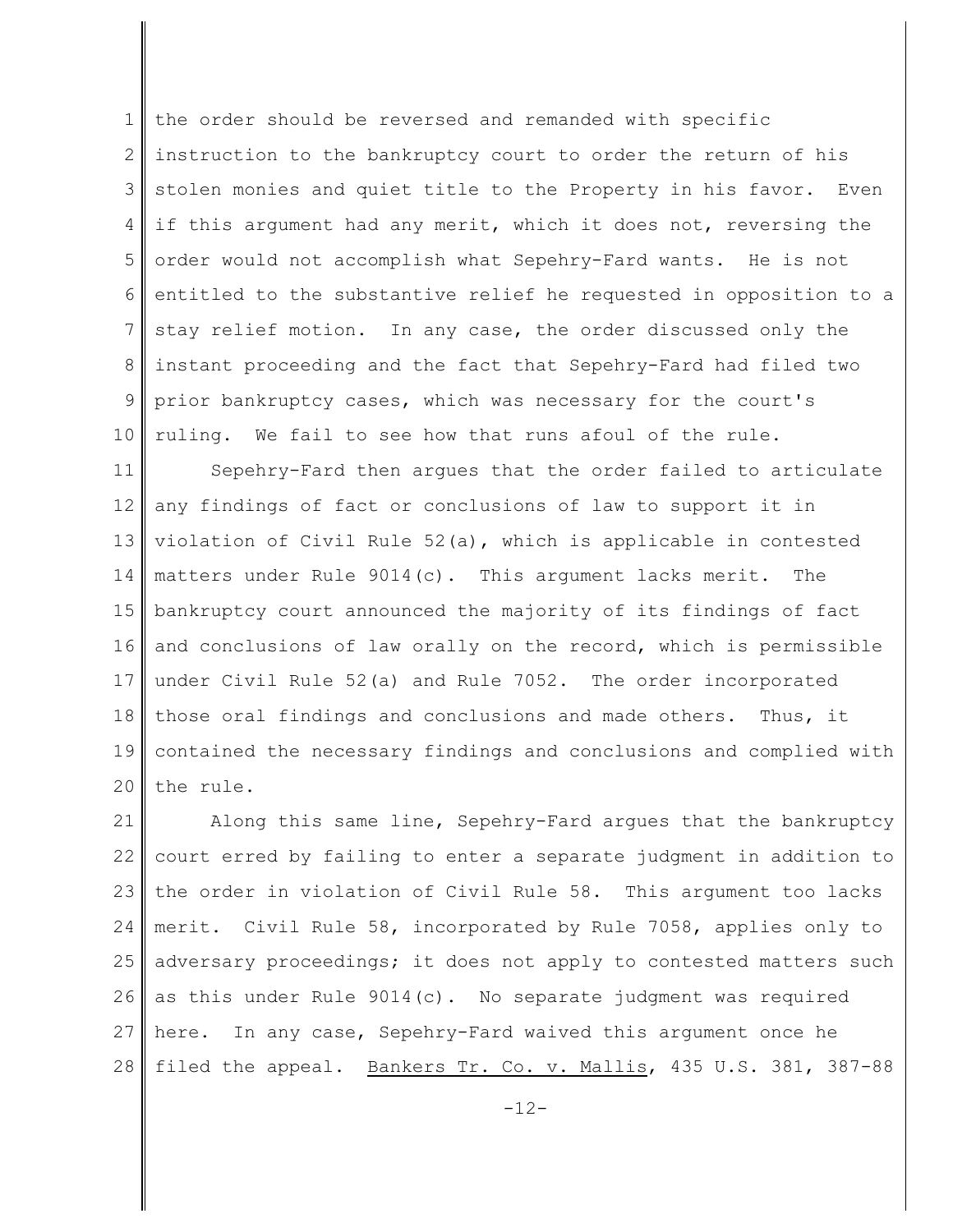1 (1978).

2 3 4 5 6 7 8 9 10 11 12 13 14 15 16 17 Sepehry-Fard's next few arguments challenge the underlying merits of prior state and federal court decisions regarding the Property. Those arguments again lack merit. Notably, Sepehry-Fard's challenges to the debt's existence are contradicted by statements he made in prior proceedings, and it appears his arguments have been ultimately rejected in those proceedings. In any event, such arguments go outside the scope of the stay relief motion. To establish standing, which is what Sepehry-Fard contests, US Bank had to show only a "colorable claim" to the Property. Rozier v. U.S. Bank, N.A. (In re Rozier), 2013 WL 4428808, at \*4 (9th Cir. BAP Aug. 19, 2013), aff'd, 623 F. App'x 517 (9th Cir. 2015) (citing Veal v. Am. Home Mortg. Servicing, Inc. (In re Veal), 450 B.R. 897, 910, 913 (9th Cir. BAP 2011)). The record reflects that US Bank established a colorable claim to the Property through the assigned deed of trust and prior state and federal court decisions so stating.

18 19 20 21 22 23 24 25 26 27 28 Next, Sepehry-Fard argues that the bankruptcy court erred when it did not continue the hearing due to his poor health and inability to draft an opposition to the stay relief motion. He frames this as a due process concern. We discern no error or violation of Sepehry-Fard's due process rights. Sepehry-Fard did not file any pleading seeking to continue the hearing on the stay relief motion; he sought only an extension to file a motion to extend or to reimpose the stay, which the bankruptcy court denied as untimely and lacking merit. Nonetheless, Sepehry-Fard filed hundreds of pages of documents in opposition to the stay relief motion despite his condition, and he appeared at the hearing where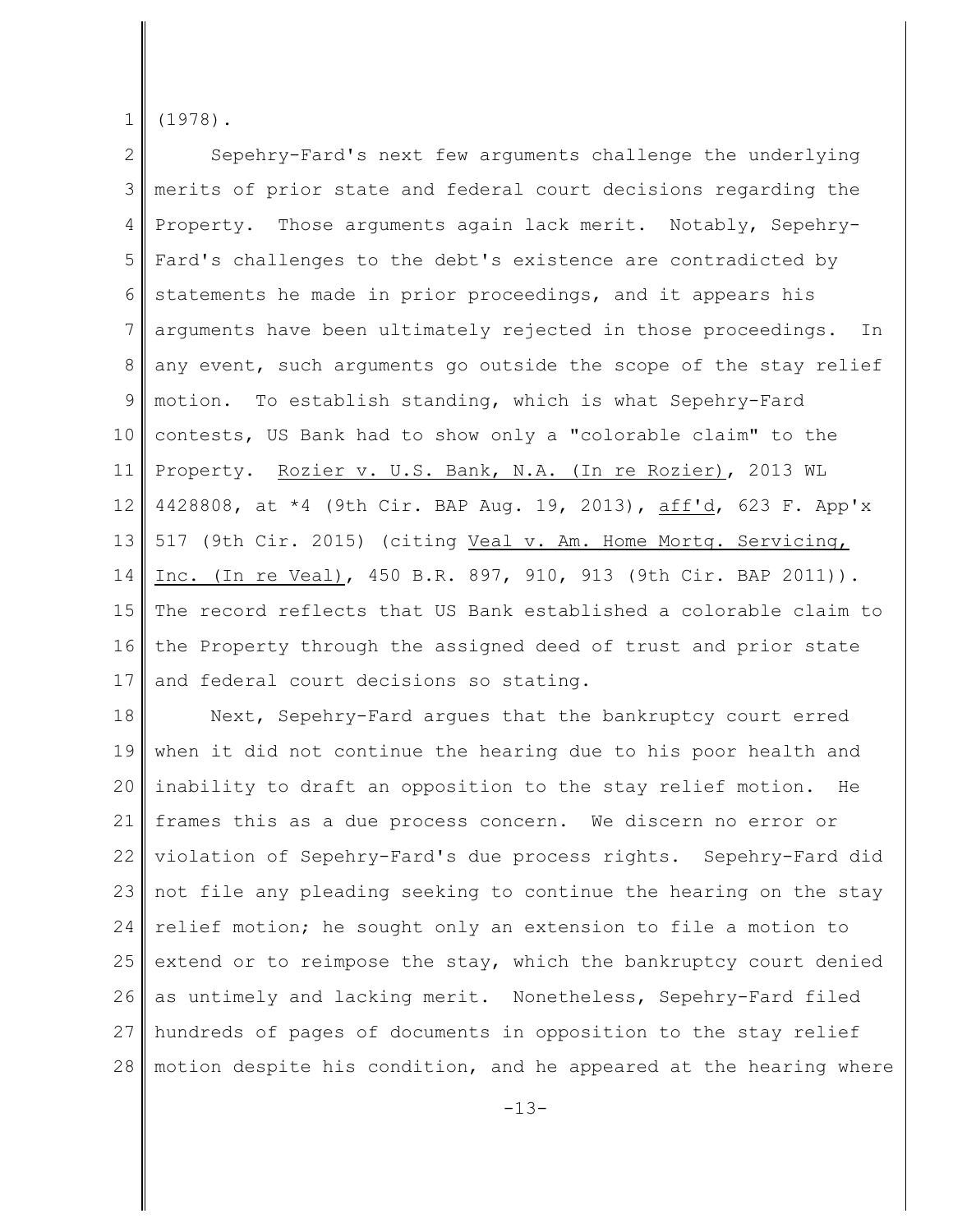1 2 3 4 5 6 7 the court considered his arguments. See Tennant v. Rojas (In re Tennant), 318 B.R. 860, 870 (9th Cir. BAP 2004) (procedural due process requires notice and an opportunity to be heard). Moreover, Sepehry-Fard fails to show how he was prejudiced. He has not articulated how a continued hearing on the stay relief motion would have changed the outcome. See Rosson v. Fitzgerald (In re Rosson), 545 F.3d 764, 777 (9th Cir. 2008).

8 9 10 11 12 13 14 15 16 17 18 19 Sepehry-Fard also argues that the order should be reversed because he was entitled to a jury trial under the Seventh Amendment to the U.S. Constitution. Because the bankruptcy court adjudicated only US Bank's right to relief from the automatic stay, an equitable claim, Sepehry-Fard was not entitled to a jury trial. See Hickman v. Hana (In re Hickman), 384 B.R. 832, 837 (9th Cir. BAP 2008) ("[I]t is long settled that bankruptcy courts are primarily courts of equity where actions involving the process of allowance and disallowance of claims or the restructuring of the debtor-creditor relationship are 'triable only in equity' with 'no Seventh Amendment right to a jury trial.'") (quoting Langenkamp v. Culp, 498 U.S. 42, 44-45 (1990)).

20 21 22 23 24 25 26 27 28 Next, Sepehry-Fard complains of judicial bias and the bankruptcy court's alleged collusion with the defendants, a theme he commonly raises when appealing orders from judges who have ruled against him. His arguments here lack merit and are irrelevant to this appeal. He makes two arguments for judicial bias. First, he argues that judicial bias was demonstrated when the bankruptcy court did not grant his request to continue the hearing on the stay relief motion. As stated above, Sepehry-Fard made no such request in connection with the stay relief motion.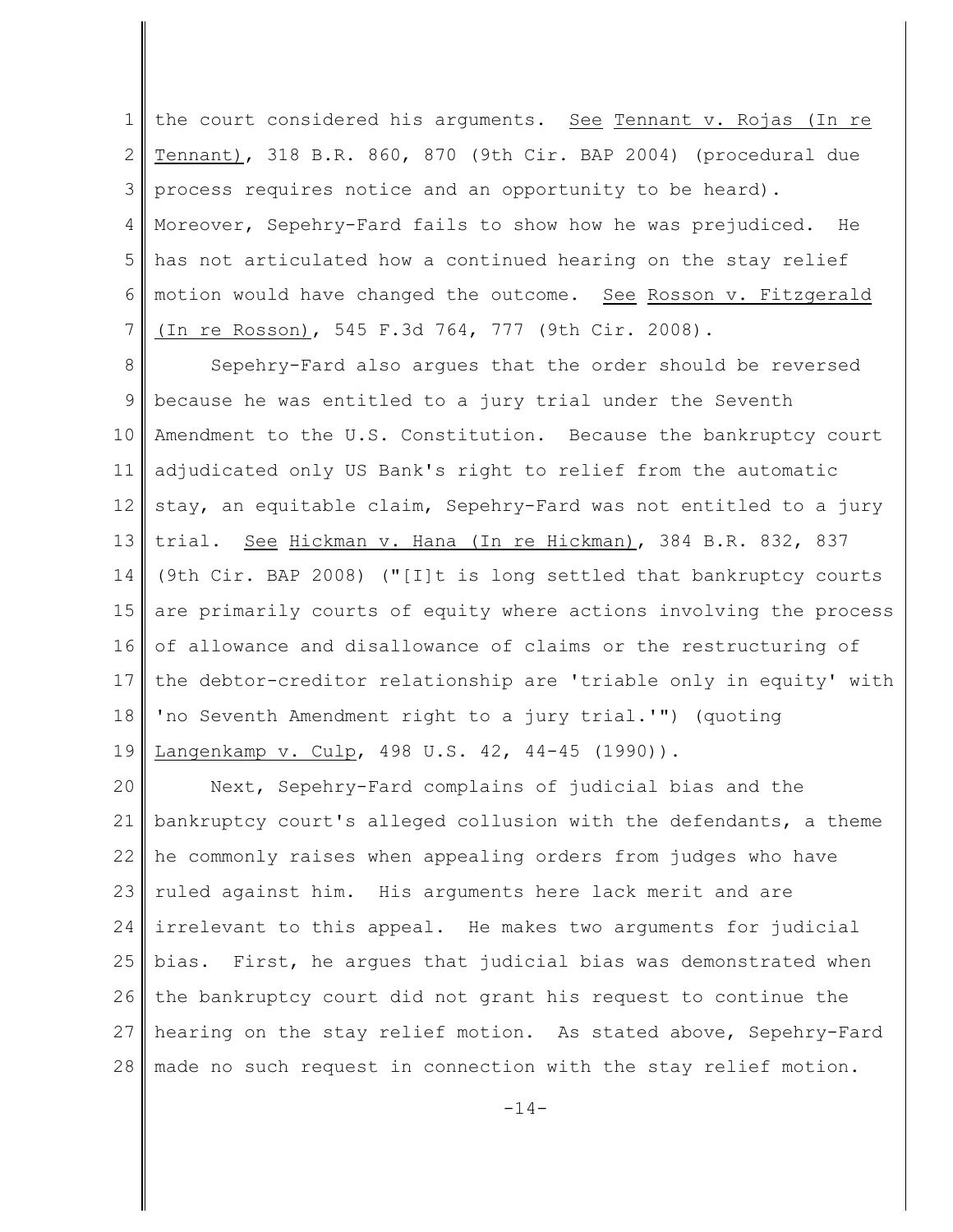1 2 3 4 5 6 7 Second, he argues that judicial bias was demonstrated when the bankruptcy court ruled against him in his related adversary proceeding. Issues or orders involved in the dismissed adversary proceeding are not properly before us and have no relevance to the appeal of the order. And, in any case, the mere existence of an adverse ruling is not a basis for a claim of bias; someone must always lose.

8 9 10 11 12 13 14 15 16 17 18 19 Within this argument, Sepehry-Fard appears to contest the bankruptcy court's in personam jurisdiction over the parties. As for Sepehry-Fard, a debtor in a pending chapter 13 case, the court clearly had personal jurisdiction over him. As for US Bank, since it filed a proof of claim in Sepehry-Fard's case and sought affirmative relief with the stay relief motion, US Bank voluntarily subjected itself to the court's jurisdiction; thus, the court had personal jurisdiction over US Bank as well. Langenkamp, 498 U.S. at 44 (by filing a claim against a bankruptcy estate the creditor triggers the process of allowance and disallowance of claims and thereby subjects itself to the bankruptcy court's equitable power).

20 21 22 On this record, we conclude that the bankruptcy court did not abuse its discretion in granting US Bank in rem relief under  $$362(d)(4).$ 

#### 23 **C. Sepehry-Fard is not entitled to sanctions.**

24 25 26 27 28 Sepehry-Fard requests sanctions against attorney Kornberg "and Kornberg's Co Parties Agent(s) Principle(s) [sic]" for filing a "frivolous Opening Brief and Making False Statements." While his motion is mostly incoherent, Sepehry-Fard appears to argue that sanctions are warranted against attorney Kornberg because

 $-15-$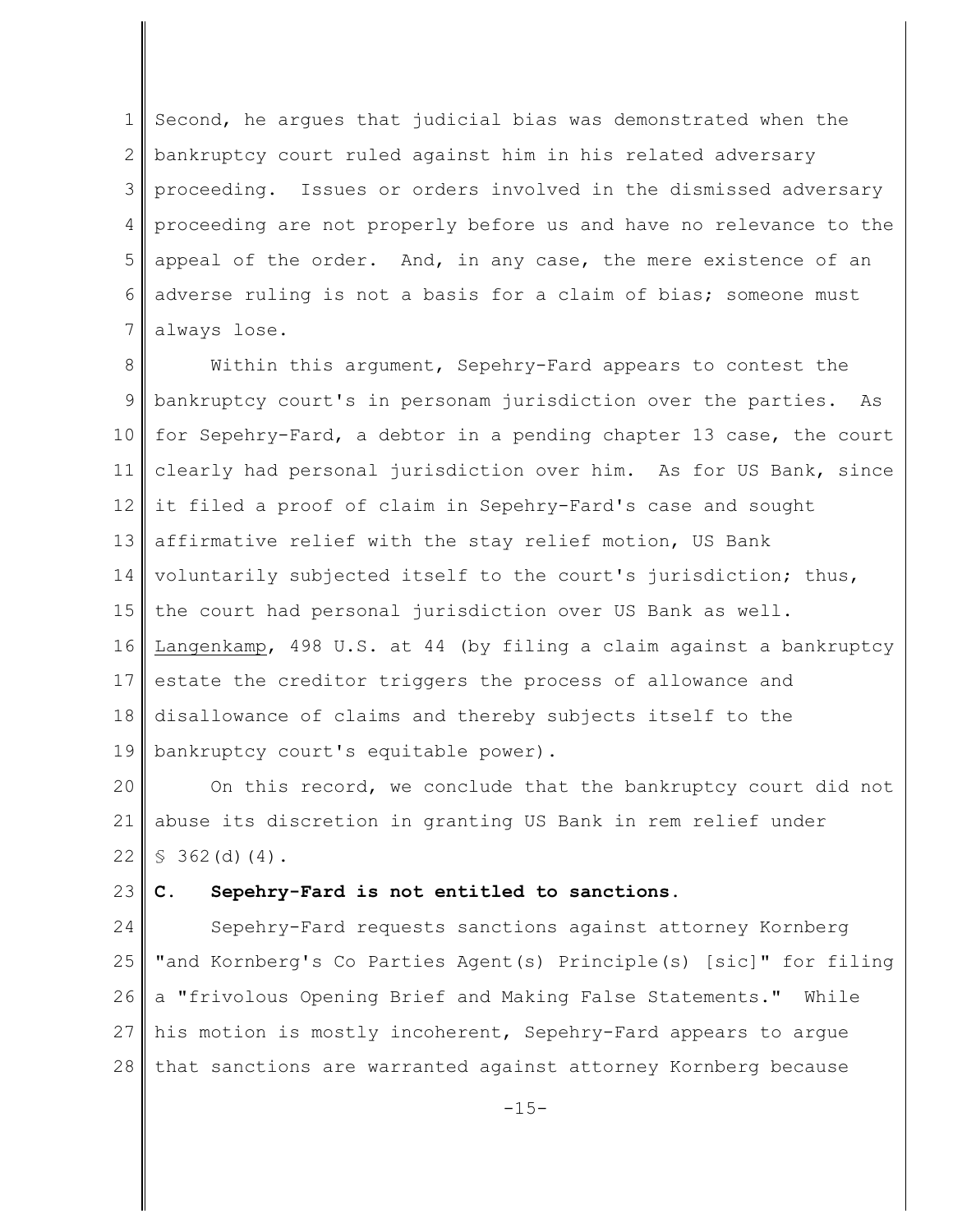1 2 3 4 5 Kornberg has made material misrepresentations and has filed documents containing false statements with this court. Although Sepehry-Fard cites Fed. R. App. P. 46 as the basis for sanctions, that rule does not apply in this court. We presume he brings his motion under Rule 8020(b)<sup>6</sup>, a similar rule applicable here.

6 7 8 9 10 11 12 13 14 15 Sepehry-Fard's motion essentially rehashes the same arguments he has raised in the past to support (unsuccessful) sanctions motions he has filed against attorney Kornberg (and others) in other courts  $-$  i.e., that the underlying loan documents were forged; that Kornberg represents a defunct entity (the securitized trust) which had no power to foreclose; and that Kornberg knew the loan debt either did not exist or has been forgiven. He also argues that Kornberg knowingly represented parties which lacked standing to file the stay relief motion and to foreclose on the Property.

16 17 18 19 20 21 22 23 Several courts, time and again, have rejected Sepehry-Fard's claims of forged loan documents, that the debt did not exist, and that US Bank lacked standing to foreclose. Further, the record reflects that US Bank had standing to file the stay relief motion. Therefore, Sepehry-Fard has not established that Kornberg's appeal brief filed on behalf of US Bank was "frivolous," or that Kornberg has made any false statements to this court warranting sanctions. Accordingly, the motion for sanctions is DENIED.

24 25

26

#### **VI. CONCLUSION**

We DISMISS as MOOT the appeal of the portion of the order

<sup>27</sup> 28 Rule 8020(b) provides, in relevant part, that "[t]he . BAP may discipline or sanction an attorney or party appearing before it for other misconduct, including failure to comply with any court order."